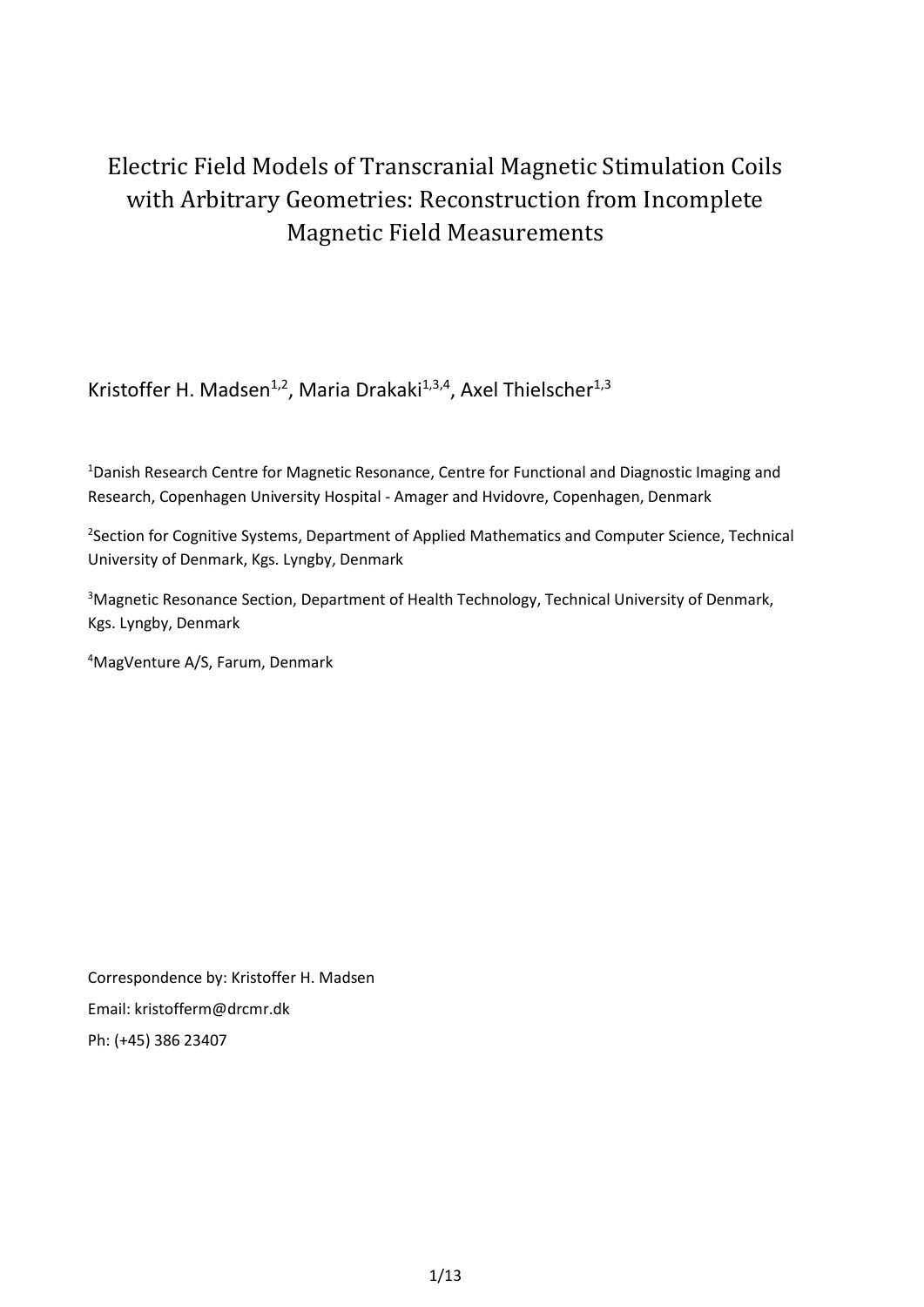# **Abstract**

#### **Background**:

Calculation of the electric field induced by transcranial magnetic stimulation (TMS) in the brain requires accurate models of the stimulation coils. Reconstructing models from the measured magnetic fields of coils so far worked only for flat coil geometries and required data of their full magnetic field distribution.

#### **Objective**:

To reconstruct models of coils with arbitrary winding geometries from spatially incomplete magnetic field measurements.

#### **Methods**:

Dipole approximation via minimum norm estimation with a cross validation procedure simultaneously assessing predictability and reproducibility of the field approximation. The methods were validated on both simulated and acquired magnetic flux density data. Furthermore, reconstruction of coil models from sparsely sampled data is investigated and a procedure for obtaining sparse dipole coil models based on orthogonal matching pursuit is suggested.

#### **Results**:

Given that measured data from regions around the coil are available, the magnetic vector potential can accurately be represented by fitted dipole models even from sparsely sampled data. Considerable sparsification of dipole models is possible while retaining accurate representation of the field also close to the coil.

#### **Conclusion**:

Our versatile approach removes an important hurdle for constructing coil models from measurement data and enables a flexible trade-off between the accuracy and computational efficiency of the reconstructed dipole models.

## **Keywords**

Transcranial magnetic stimulation, Electric field calculations, Magnetic vector potential, Stimulation coils, Dipole models

## **Highlights**

- Accurate dipole coil models reconstructed from incomplete magnetic field measurements
- Reconstruction is feasible for TMS coils with arbitrary winding geometries
- Flexible tradeoff between accuracy and computational efficiency by model sparsification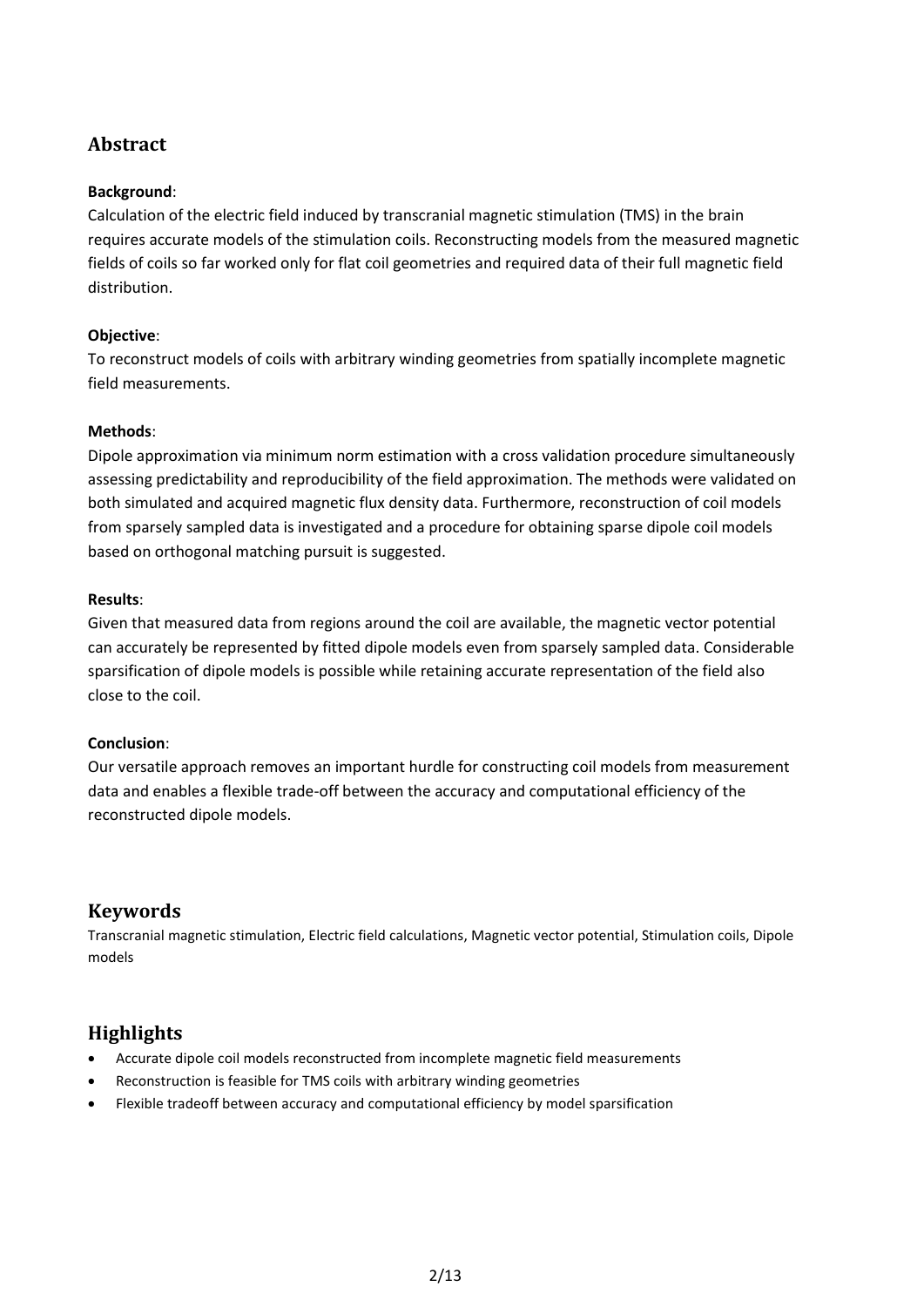#### **Introduction**

Realistic numerical calculations of the electric field induced by TMS in the brain require accurate theoretical models of the stimulation coils [1,2]. In the past, methods and automated approaches have been developed to measure the magnetic flux density of TMS coils, with the aim to obtain good theoretical models also when relevant technical parameters such as the internal winding geometries, the cable diameters and their exact position in the coil casing are not or only partially known [3–6].

A key challenge of these approaches is the reconstruction of the magnetic vector potential from the measured magnetic flux density, as knowledge of the vector potential in the complete head volume is required for the numerical field calculations [7,8]. Our previous reconstruction method [5] achieved accurate reconstructions, but required dense measurements in an extended volume around the coil (for arbitrary winding geometries) or from one half-space (for flat coils with mirrored magnetic fields in the unmeasured half). This made the practical data acquisition demanding and unfeasible for a regular use.

Here, we describe a novel reconstruction approach that generates accurate vector potential distributions for arbitrary winding geometries and that still works when the flux density around the TMS coil is incompletely sampled. We show an example of a sparse sampling strategy that leads to accurate and robust reconstructions for flux density data measured in only a few two-dimensional planes at varying distances to the coil. Finally, by controlling the number of magnetic dipoles used for constructing the theoretical coil model, we show that the method also enables a flexible trade-off between the accuracy and computational efficiency of the coil model when used in the numerical field calculations.

## **Material and Methods**

We consider the magnetic vector potential  $(A)$  and magnetic flux density  $(B)$  at position  $r$  due to a collection of magnetic dipoles in free space indexed by  $i$  at positions  $r_i$  with the magnetic dipole moments  $m_i$ 

$$
A(r) = \frac{\mu_0}{4\pi} \sum_i \frac{m_i \times (r - r_i)}{|r - r_i|^3}
$$

$$
B(r) = \nabla \times A(r) = \frac{\mu_0}{4\pi} \sum_i \frac{1}{|r - r_i|^5} \big( 3(r - r_i) \big( m_i \cdot (r - r_i) \big) - m_i |r - r_i|^2 \big),
$$

where  $\nabla$  is the differential vector operator and  $\times$  is the curl vector operator. By splitting coordinates and dipole moments into Cartesian coordinate parts we arrive at the following linear relation between the dipole moments and the magnetic flux density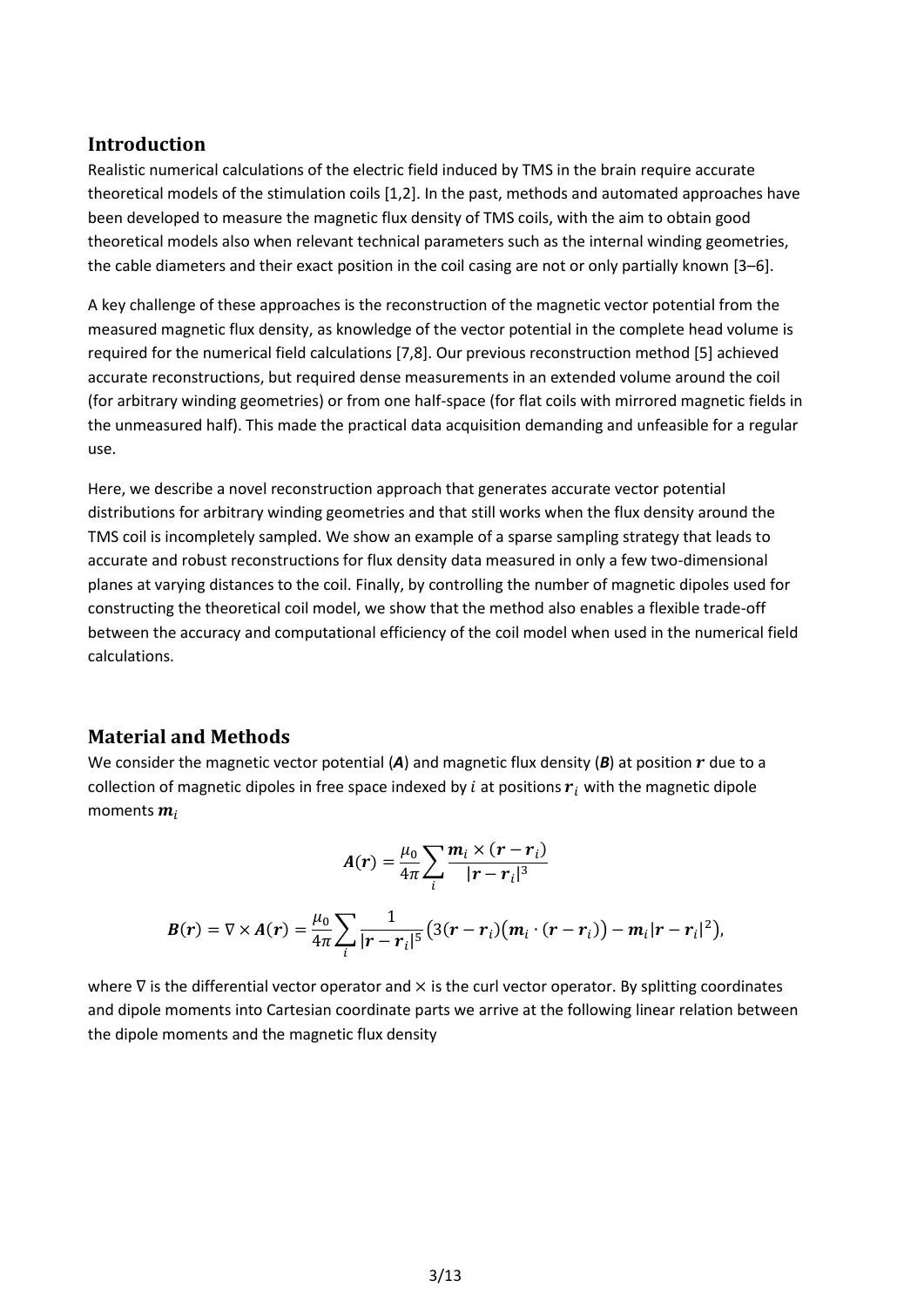$$
B_x(\mathbf{r}) = \frac{\mu_0}{4\pi} \sum_{i} \frac{1}{|\mathbf{r} - \mathbf{r}_i|^5} \Big( 3(r_x - r_{i,x})^2 - |\mathbf{r} - \mathbf{r}_i|^2 \Big) m_{i,x} + \frac{1}{|\mathbf{r} - \mathbf{r}_i|^5} \Big( 3(r_x - r_{i,x})(r_y - r_{i,y}) - |\mathbf{r} - \mathbf{r}_i|^2 \Big) m_{i,y} + \frac{1}{|\mathbf{r} - \mathbf{r}_i|^5} \Big( 3(r_x - r_{i,x})(r_z - r_{i,z}) - |\mathbf{r} - \mathbf{r}_i|^2 \Big) m_{i,z} B_y(\mathbf{r}) = \frac{\mu_0}{4\pi} \sum_{i} \frac{1}{|\mathbf{r} - \mathbf{r}_i|^5} \Big( 3(r_x - r_{i,x})(r_y - r_{i,y}) - |\mathbf{r} - \mathbf{r}_i|^2 \Big) m_{i,x} + \frac{1}{|\mathbf{r} - \mathbf{r}_i|^5} \Big( 3(r_y - r_{i,y})^2 - |\mathbf{r} - \mathbf{r}_i|^2 \Big) m_{i,y} + \frac{1}{|\mathbf{r} - \mathbf{r}_i|^5} \Big( 3(r_y - r_{i,y})(r_z - r_{i,z}) - |\mathbf{r} - \mathbf{r}_i|^2 \Big) m_{i,z} B_z(\mathbf{r}) = \frac{\mu_0}{4\pi} \sum_{i} \frac{1}{|\mathbf{r} - \mathbf{r}_i|^5} \Big( 3(r_x - r_{i,x})(r_z - r_{i,z}) - |\mathbf{r} - \mathbf{r}_i|^2 \Big) m_{i,x} + \frac{1}{|\mathbf{r} - \mathbf{r}_i|^5} \Big( 3(r_y - r_{i,y})(r_z - r_{i,z}) - |\mathbf{r} - \mathbf{r}_i|^2 \Big) m_{i,y} + \frac{1}{|\mathbf{r} - \mathbf{r}_i|^5} \Big( 3(r_z - r_{i,z})^2 - |\mathbf{r} - \mathbf{r}_i|^2 \Big) m_{i,z}
$$

This can be expressed as a linear superposition of dipole fields collected in a leadfield matrix  $L_B$ 

$$
b=L_B m,
$$

where  $b_k$  contains the vectorized flux density measurements at position (and direction) k and  $l_{kn}$  is the flux density due to a unit dipole located at position (and direction)  $n$  evaluated at position  $k$ , as calculated by the relation above and  $m_n$  is the dipole moment of dipole  $n$ . Estimation of the dipole moments amounts to solving this linear equation system for the vectorized dipole moments  $m$ . Due to noise, high colinearity between the columns of  $L$  and a limited number of measurements available this problem is usually ill-posed. The solutions to these type of problems based on so-called minimum norm estimators are well-investigated in the literature dealing with source localization for EEG and MEG [9]. In the current setting we will investigate simple minimum norm estimates based on regularization with a shrinkage prior, which amounts to seeking the solutions to the problem that minimize the convex cost function *C(m)*:

$$
\mathcal{C}(m) = \left\| \boldsymbol{b} - \boldsymbol{L}\boldsymbol{m} \right\|_F^2 + \alpha |\boldsymbol{\Gamma}\boldsymbol{m}|^2,
$$

where  $\Gamma$  is a projection matrix often used to impose smoothness or other desired properties of the solution, and  $\alpha$  is a positive regularization parameter to be determined using cross-validation. In the current setting initial experiments indicated that it was not advantageous to impose smoothness of the solution via approaches such as low resolution electromagnetic tomography [10] and hence simply regularize using the L2 norm, e.g.  $\Gamma = I$ . Furthermore, we opted for split-half resampling, as a sufficiently dense sampling of the positions can easily be achieved in practice and reserving equal amounts of data for fitting and testing allows reproducibility of estimated parameters across splits to be assessed in a simple and convenient way [11]. For numerical solution of the Poisson equation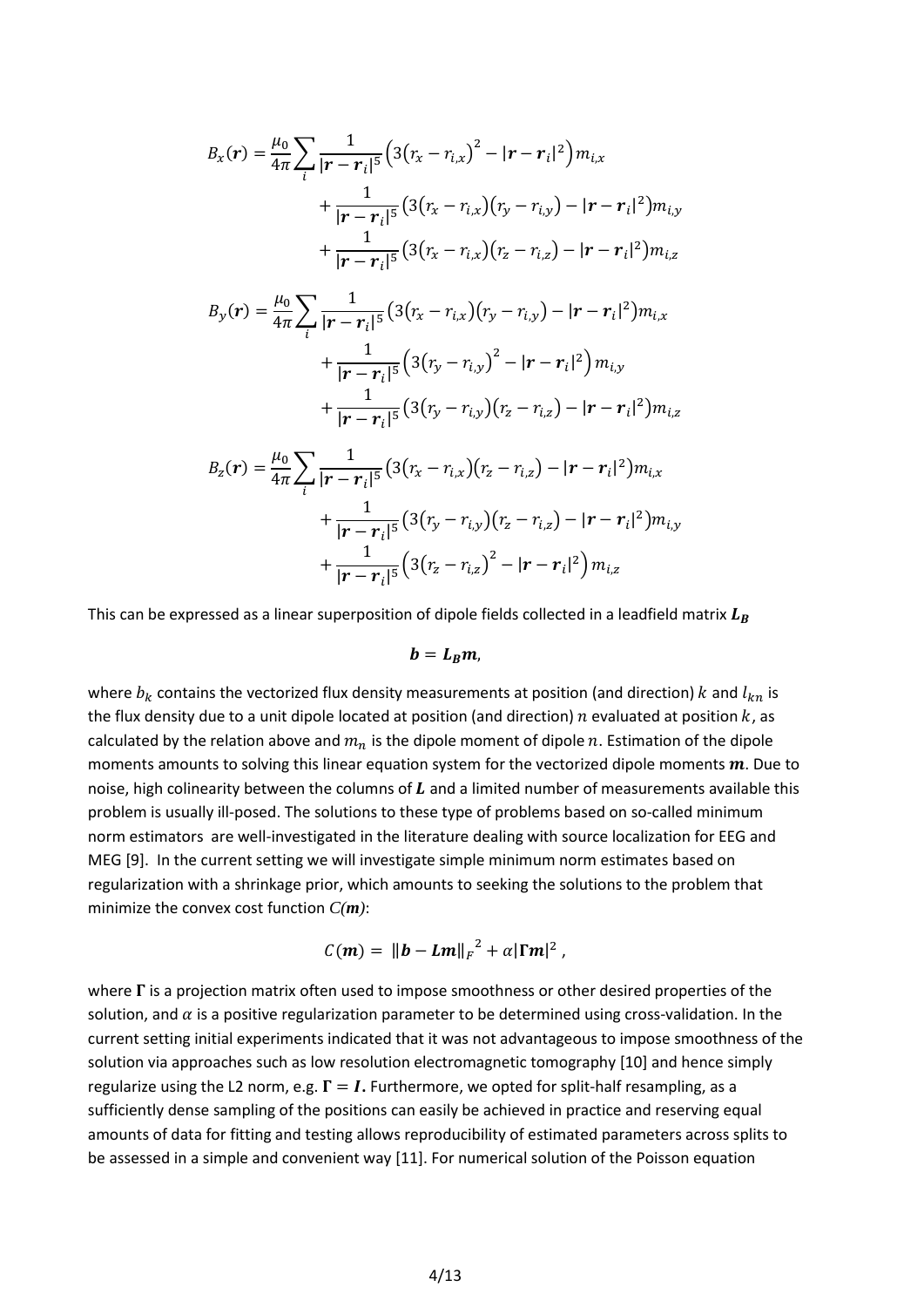governing the electric field, we require estimation of the magnetic vector potential *A* rather than *B*. In this setting, it is straightforward to obtain the *A* field using a similar linear leadfield equation

$$
a=L_A m.
$$

Due to the definition of *A* (eq. 2), it is defined up to addition of any curl-free field.

Varying the regularization parameter  $\alpha$  results in different trade-offs between predictability (i.e. how well *m* estimated from one half-split of the measured *b* predicts the other half-split of the data) and reproducibility (i.e. how similar the *m* are that are estimated from the two half-splits of *b*). This tradeoff is well-investigated for the type of inverse problems studied here and can visualized by predictability-reproducibility curves (figure 1c) [12]. Following standard practice, we optimized predictability and reproducibility jointly by minimizing the Manhattan distance to the point  $(R, P) = (1,$ 1). For that, we chose to measure both predictability and reproducibility as the coefficient of determination as it is naturally bounded between 0 and 1. In practice, we found that the joint optimization of predictability and reproducibility ensured smooth solutions for the calculated *B* and *A* also for non-measured positions very close to the coil surface. This improved in particular the accuracy of *A* in these regions that could otherwise suffer from local errors because *m* was optimized to fit the measured *B* rather than the *non*-*measurable A*.

#### **Simulated sparse data of a titled figure-8 coil**

To demonstrate the general applicability of the approach, we determined the *B* fields of a simulated figure-8 coil with tilted wings using closed-form formulas (see Fig. 1d for details) and investigated the influence of noise on the reconstruction results by adding multiplicative Gaussian noise at various signal-to-noise ratios. Magnetic dipoles were placed on a regular grid inside the coil casing and the above method was applied to estimate their weights in order to best fit the simulated *B***.** We tested two situations, first for **B** field data sampled in three planes above the coil (z=[33.7, 73.5, 113.2] mm; Fig. 1d illustrates the *B* field in an example plane), and second with one additional plane at the other side of the coil (z=-34.5 mm). Both situations were aimed to mimic measurement data that is sparse along the z-direction. For evaluation, we calculated the error of the fitted model as the difference of its **B** and **A** fields to the ground truth obtained by closed-form formulas. This was done on a new, more dense sampling constricted in a sphere with radius 75 mm and centered below the coil surface at a distance of 85 mm. These choices were aimed to roughly mimic an average head size and a minimal coil-cortex distance of 10 mm as worst case scenario.

## **Reconstruction from physical measurements**

A purpose-built setup (MagProbe, Skjøt Consulting Aps, Denmark; see [cite Maria] for details) with a three-axis Hall probe moved by stepper motors was used for measuring the magnetic flux density of a MagVenture MC-B70 coil in three dimensions. The sampled volume had a maximal area of 28x28 cm<sup>2</sup> parallel to the coil and extended ~24 cm in height. The closest point was 10 mm away from the coil. A part of the volume was V-shaped to align with the coil geometry. The sampling resolution was 8 mm in-plane and ~10 mm along the height. The field on both sides was acquired by turning the coil and repeating the measurements. The reconstruction method was applied to obtain the weights of magnetic dipoles placed on a regular grid with spacing of 5 mm covering positions inside the coil casing.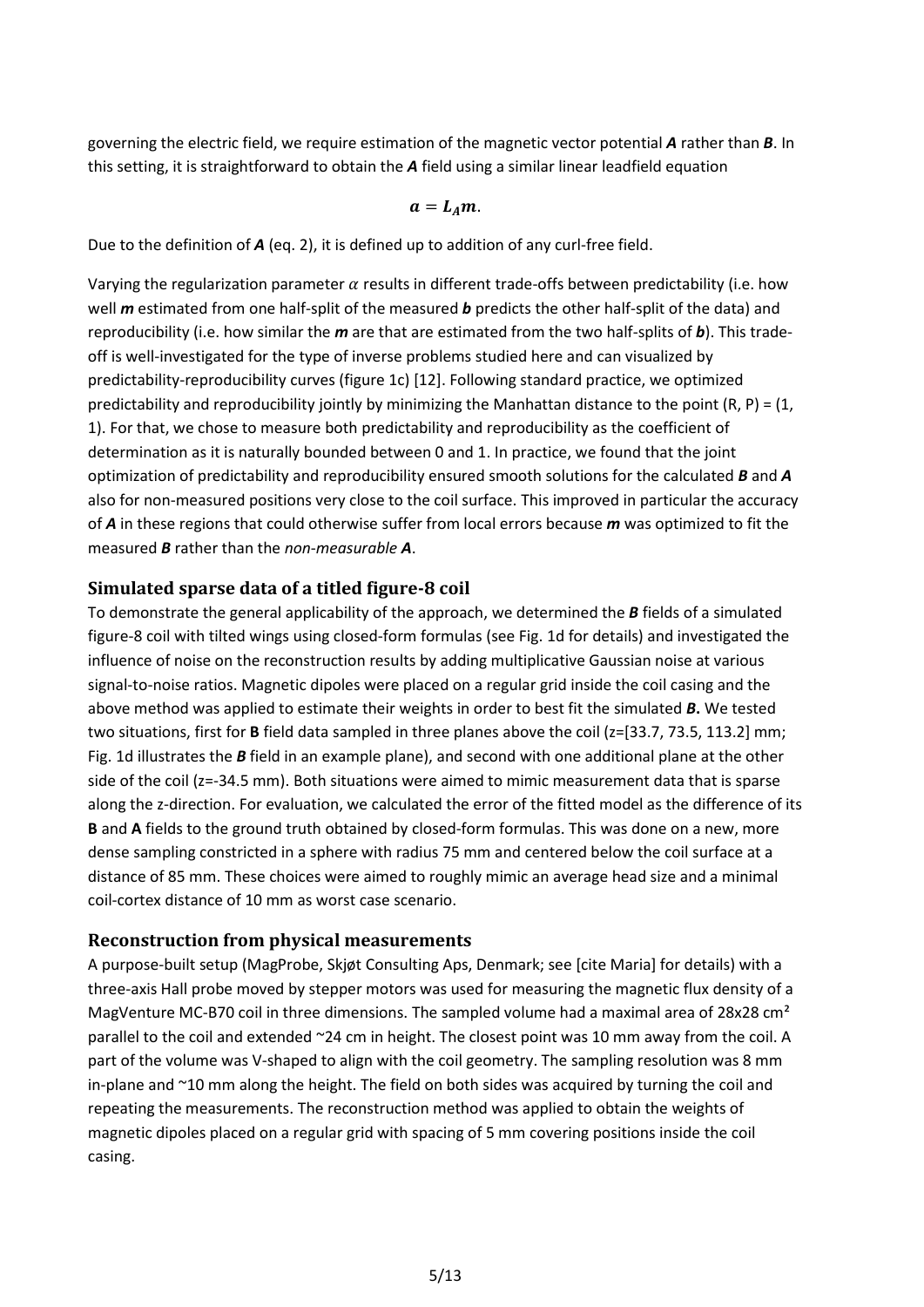#### **Sparsification of the coil model**

Pilot tests revealed that models consisting of around 1000 dipoles placed on a regular 5 mm grid inside the coil casing approximated the field very well even in regions close to the coil. We then aimed to explore to what extent sparsification of the dipole model is feasible. We first identified a solution with many dipoles (termed full model in the following) and then attempted to represent the same *A* field with fewer active dipoles using a similar minimization procedure as before, but this time aiming to match both the *A* and *B* fields of the dense model. It is important to note the amount of training data is not limited in this setting as it is provided via simulations of the fields of the full dipole model. The input data consisted of simulations of the *A* and *B* fields based on the original denser dipole model in 5000 random positions sampled uniformly in a sphere of radius 80 mm located with the center at (x,y,z)=(0,0,85). In addition, 300 random points were sampled in a plane -15 mm behind the minimum z-coordinate of the dipoles of the full model. The extent of the plane in x- and y-direction was given by the coil casing.

In order to obtain approximate equal contributions of the **A** and **B** fields during sparsification of the dipole model, the simulated data and leadfields were normalized such that the linear problem to be solved was

$$
\left[\begin{matrix} a_{\rm full}/\|a_{\rm full}\| \\ b_{\rm full}/\|b_{\rm full}\| \end{matrix}\right] = \left[\begin{matrix} L_A/\|a_{\rm full}\| \\ L_B/\|b_{\rm full}\| \end{matrix}\right] m_{\rm sparse}\,,
$$

where  $a_{\text{full}}$  and  $b_{\text{full}}$  are the vectorized **A** and **B** fields simulated with the full dipole model, and  $\|a_{\text{full}}\|$ and  $||b_{\text{full}}||$  are the corresponding L2 norms. Leadfields  $L_A$  and  $L_B$  are for the A and B fields of the sparse model, and vector  $m_{\text{sparse}}$  contains the dipole moments of the sparse dipole expansions. We then used the orthogonal matching pursuit algorithm [13] with an efficient implementation via the K-SVD algorithm [14] to provide an approximation of the full L0 regularization path of  $m_{\text{sparse}}$  in the equation above. We sampled the dipole positions for the sparse solution in a denser grid (with 3 mm spacing) within the coil casing. However, in practice we found that the final solution was quite insensitive to the choice of dipole positions.

#### **Results**

Our approach successfully recovers the *A* and *B* fields of the simulated non-flat figure-8 coil even when *B* field data of only in a few planes was used for fitting (Fig. 1a). The average residual error falls below 0.01 once the SNR simulated ground-truth *B* field exceeds 10 dB. This SNR level is far lower than the SNR of the real **B** fields measured with our setup (where the between split residual indicates an effective SNR of 31 dB), ensuring high reconstruction accuracy for real data. However, one plane on the backside of the coil is required to obtain an accurate estimation of the *A* field (see results for 4 vs. 3 planes in Fig. 1a). Of note, this plane is still required when the *B* field is measured densely in the region in front of the coil (data not shown).

As our approach uses a dipole expansion of the coil fields, the residual increases quickly for positions very close to the coil (Fig. 1b shows results for a SNR of 20 as example). However, for 4 "measurement" planes, the *A* field that is used as input to the electric field simulations is sufficiently accurate already a few millimeters away from the coil (Fig. 1d shows the corresponding dipole model).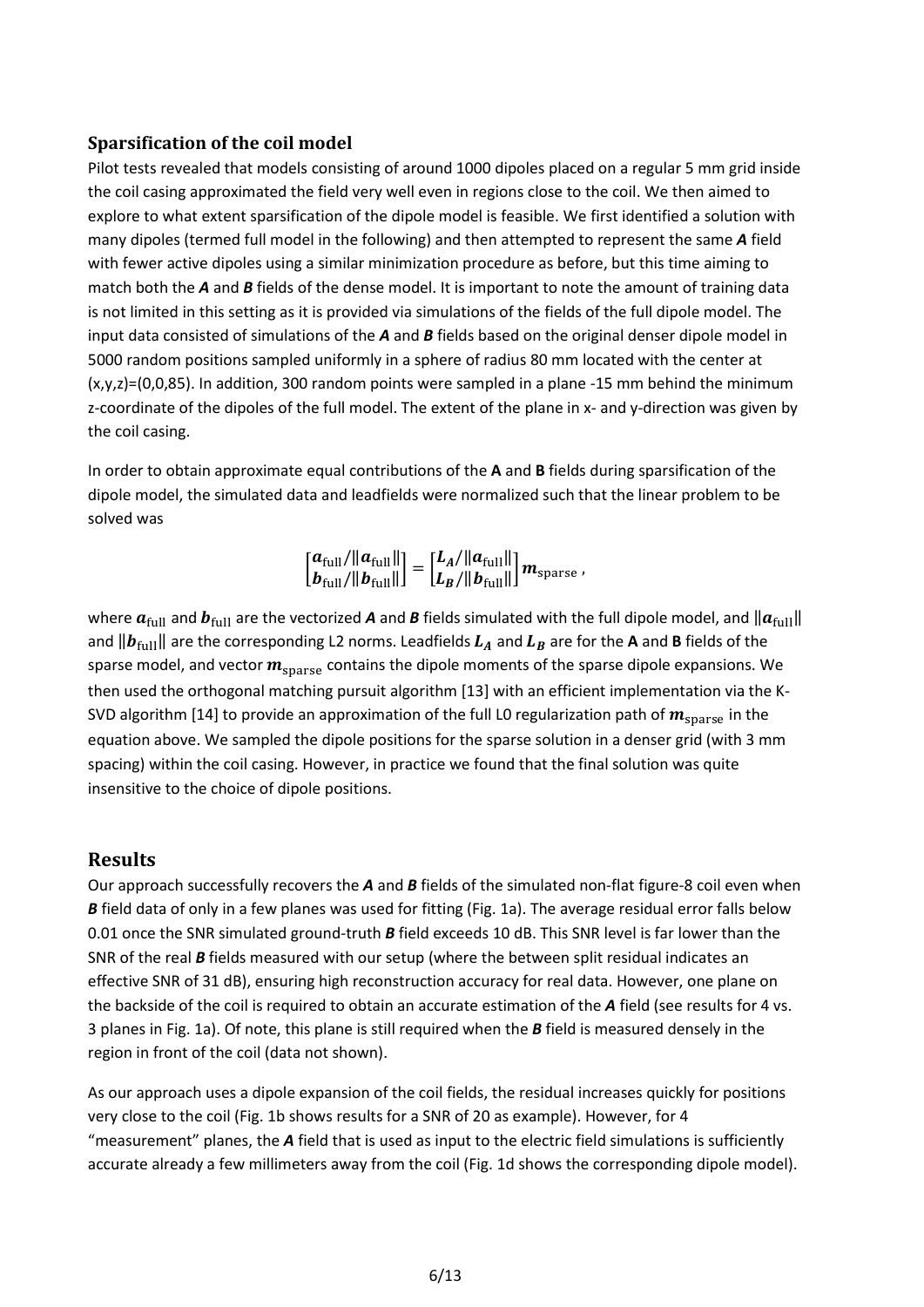The reconstruction from measured data of a MC-B70 coil works similarly well as for the simulated test case, as evident from the predictability-reproducibility curves in Figure 1c. The corresponding *B* and *A* fields are visualized in Figs. 2a&b, and the resulting dipole model is depicted in Fig. 2c ("full" model).

When sparsifying the dipole model, a natural tradeoff occurs between the number of dipoles used to represent the coil and the minimal distance to the coil surface at which the dipole field approximation is still adequate (Fig. 2d). Here, we evaluated the relative error for a coil to cortex distance, *x*, as the relative error on a half-sphere located 85 mm below the coil and with a radius of 85-*x* mm. Ensuring a relative error of the *A* field of less than 0.01 for a coil to cortex distance of 5 mm or more resulted in 74 dipoles as visualized in figure 2c ("sparse" model).

## **Discussion**

Our new method successfully reconstructs the *A* and *B* fields of TMS coils from measurements of their magnetic flux density, as demonstrated for both simulated ground truth and real measurement data. In contrast to our previous approach [5], it works for arbitrary winding geometries rather than only for flat coils and gives accurate results also for sparse input data. Here, we exemplarily tested sparsification of the input data along the z-axis, and we supply example scripts and data online that can be used to further pre-plan and optimize sparse sampling strategies that are adapted to the constraints of the specific measurement equipment.

In addition, our method allows for a post-hoc sparsification of the coil model with a flexible tradeoff between number of dipoles and the accuracy of the fields at a desired minimal distance. For the tested figure-8 coil, a model with 74 dipoles already gave a good accuracy for the *A* field at 5 mm distance, and a further reduction seems feasible when the aim is to guarantee accurate fields in the brain. While fast multipole methods [15,16] can be used to obtain the field from many sources in  $O(N)$  complexity, sparse dipole representation are still attractive in applications where computational efficiency is of key importance, such as updating electric field simulations in real-time [17] or for grid-search to obtain an optimal coil position [18].

Dipole expansions are attractive as they provide a compact representation and good approximation of fields distant from the source region. While the approximation will deteriorate quickly very close to the coil, this seems unproblematic for our application. The accuracy of the coil model is limited by the quality of the B field data, and hence requires a measurement setup which provides both accurate probe positions and B field measurement. Interestingly, information about the magnetic field beyond the reconstructed region was required to ensure adequate reconstruction of the *A* field. However, this information can be quite sparse as exemplified by adding one plane of data behind the coil in the current application. In addition to measured magnetic flux density data, the method requires the specification of a volume in which the dipoles can be placed, but no specific knowledge of the geometry of the coil windings. In practice, limiting the dipoles to a volume that approximates the coil casing worked well for us.

The code and usage examples are available at [github.com/simnibs/dipole-fit](https://github.com/simnibs/dipole-fit/) under the GNU General Public License Version 3 to facilitate the adoption of our method.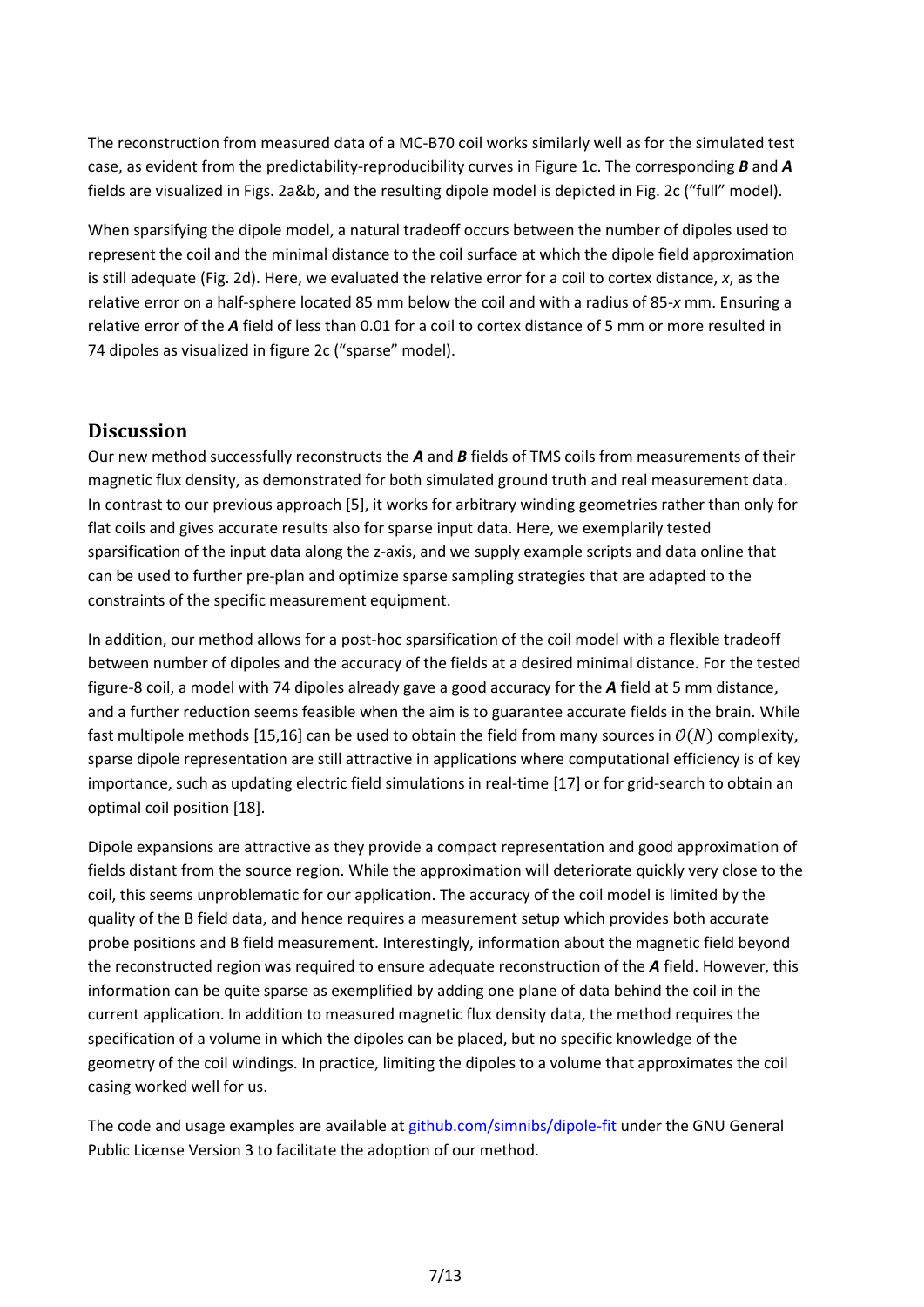# **Acknowledgements**

This study was supported by the Innovation Fund Denmark (grant 7038-00163B), the Lundbeck foundation (grant R313-2019-622) and the NIH (Grant No. 1RF1MH117428-01A1).

# **Declaration of interest statement**

Maria Drakaki was employed at MagVenture A/S (Farum, Denmark). The other authors report no conflicts of interests.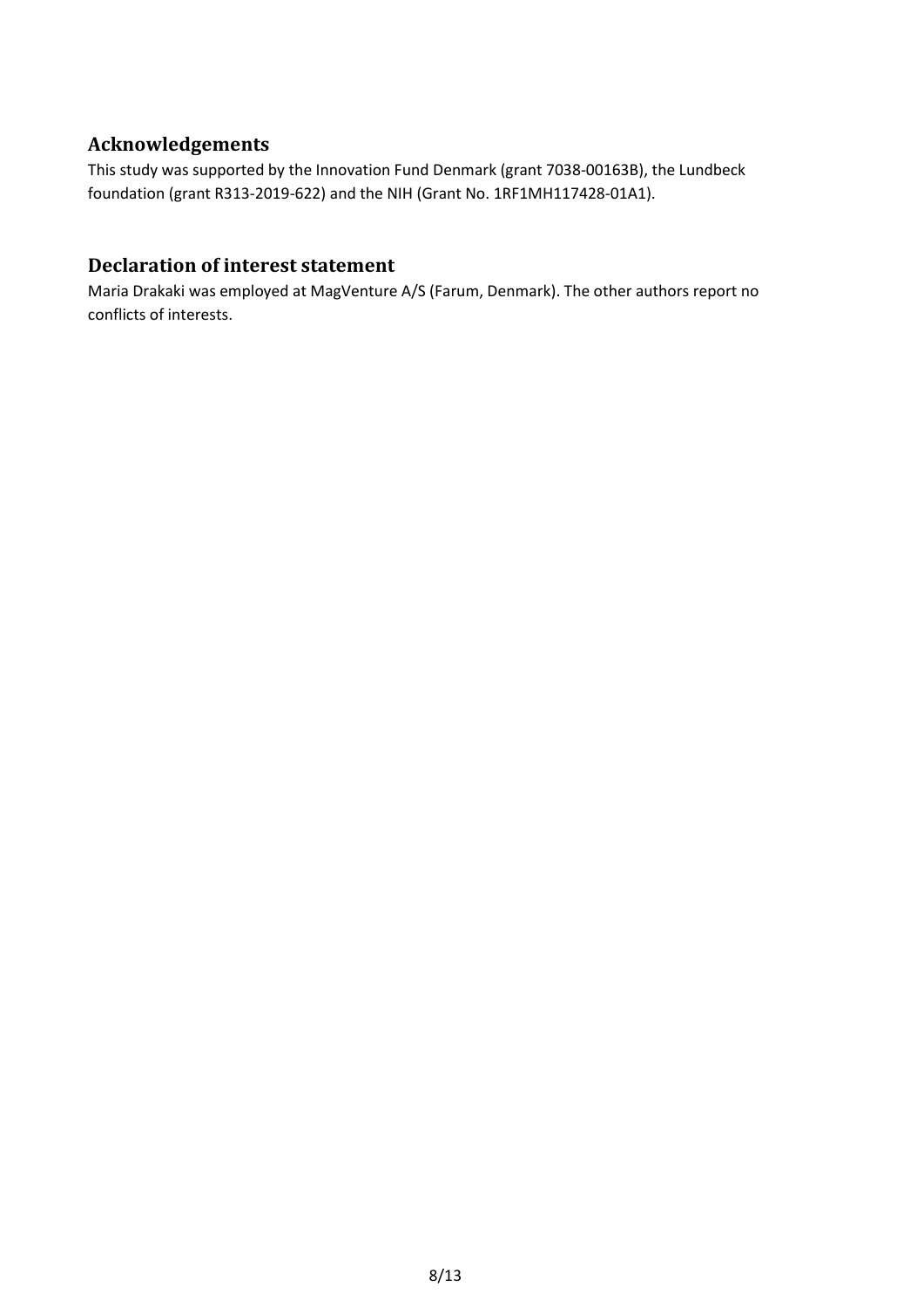

**Figure 1 (a)** Fitting of magnetic dipole models to simulated magnetic flux density data used as ground truth for varying signal-to-noise ratios (SNR). The magnetic flux density *B* and the corresponding magnetic vector potential *A* were obtained for the simulated figure-8 coil shown in subfigure d, using analytical expressions [19] for a current flow of 1 A. The signal-to-noise ratio (SNR) of *B* was controlled by adding multiplicative Gaussian i.i.d noise and the resulting data was provided as input to the model fitting. The data was sampled either only from 3 planes above the coil (at distances *z*=33.7, *z*=73.5 and *z*=113.2 mm) or additionally from a 4<sup>th</sup> plane placed below the coil (*z*=-34.5 mm). The plot shows the relative sum of squares error for the reconstructed *B* and *A* fields evaluated in a sphere centered 85 mm below the coil surface (center at  $(x,y,z)=(0,0,85)$  mm) and having a radius of 75 mm. While the fit of the reconstructed *B* improves continuously with increasing SNR, the fit of the reconstructed *A* levels off at higher SNRs (3 planes above) unless information about the magnetic flux density below the coil is provided as well (4 planes). **(b)** Error as function of the coil to cortex distance to the coil for a SNR of 20. The latter is a conservative estimate of the lower bound of the SNR achieved in the real measurements. This relative error is measured on the surfaces of concentric half-spheres centered 85 mm below the coil surface (center at  $(x,y,z)=(0,0,85)$  mm). The radii of the half-spheres were varied to obtain the minimal distances to the origin stated on the x-axis. **(c)** Predictability-Reproducibility curves when varying the regularization parameter α. The blue line (3 planes above) and orange line (4 planes) correspond to fits to the simulated magnetic flux density of the figure-8 coil shown in subpanel d for a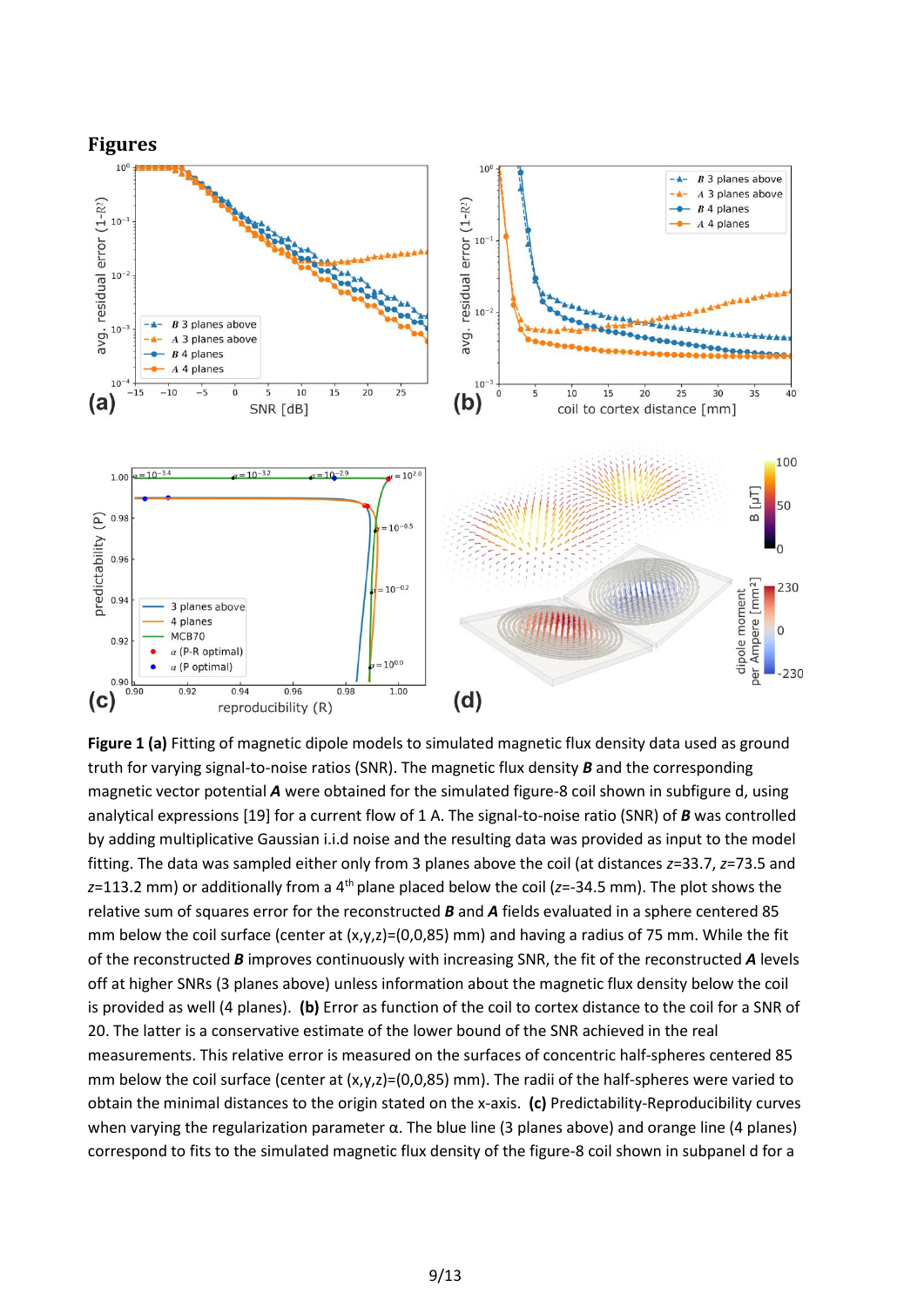SNR of 20dB. The green line indicates the fitting results to magnetic flux density data of a MagVenture MC-B70 coil measured densely in a 3D volume around the coil. Predictability is measured as the average coefficient of determination (R) of the reconstructed *B* across splits. Likewise, reproducibility of the fitted dipole moments *m* was assessed as the coefficient of determination of the two half-splits realizations for *m*. The red points denote the optimum as determined by the minimum Euclidean distance to (1, 1). The blue points mark the positions of highest reproducibility. **(d)** Visualization of the simulated figure-8 coil with titled wings (angle ±11.5°). Each wing consisted of 10 wire loops (diameters equally spaced between 27.0 mm to 97.0 mm). The fitted magnetic dipoles obtained for data sampled from 4 planes at an SNR of 20dB are shown as blue and red arrows. The dipole positions were predefined on a regular grid inside the coil casing and the dipole moments then fitted to best explain the sampled *B* data. The corresponding reconstructed *B* for a distance of *z*=23.8 mm is shown in the plane above.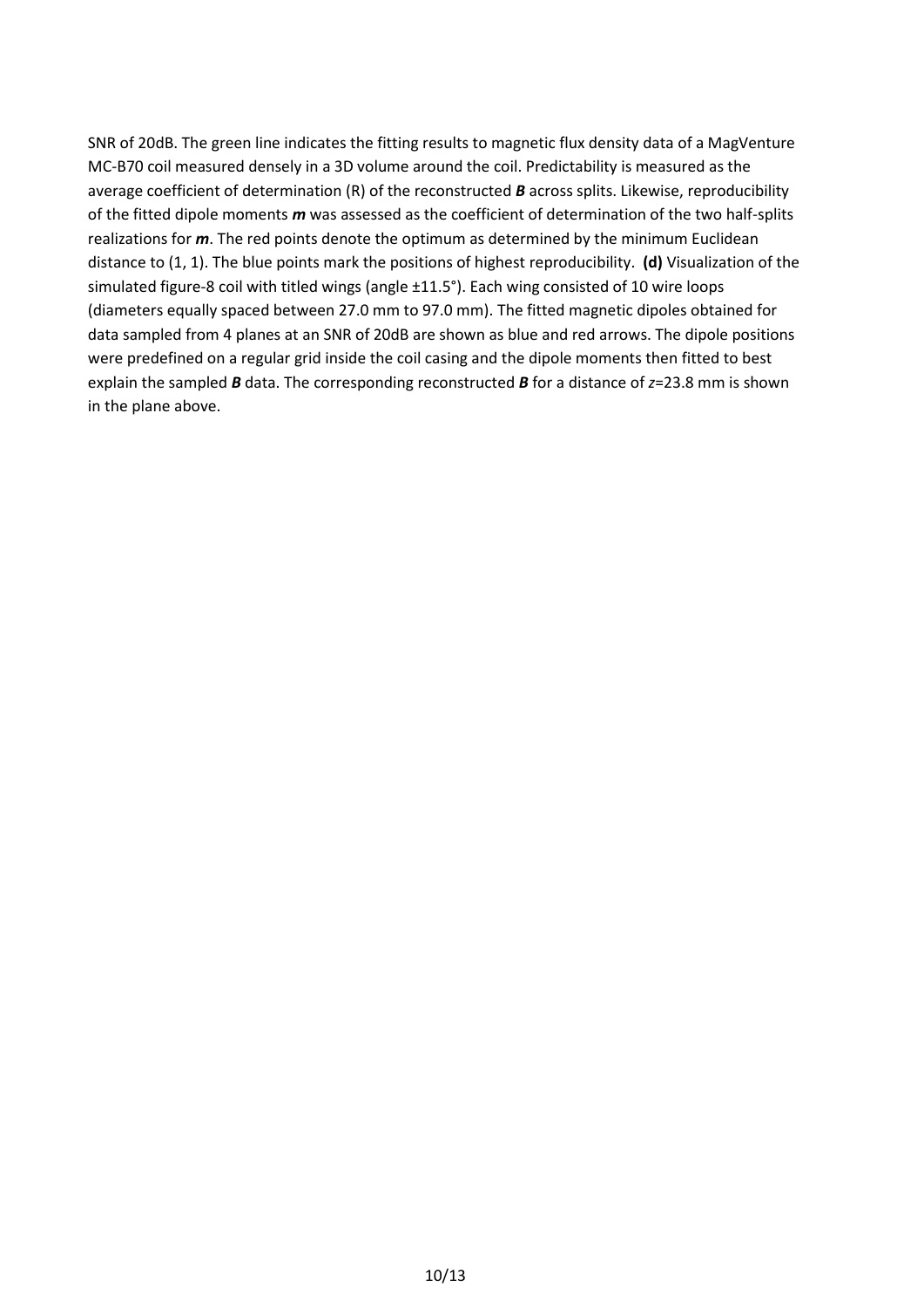

**Figure 2 (a)** Measured magnetic flux density of a MagVenture MC-B70 coil, exemplarily shown in a plane with a distance of 23.8 mm to the coil. The  $B<sub>z</sub>$  component is coded as color, and the general strength and direction of *B* is indicated by arrows. The reconstructed *B* is visually indistinguishable from the measured data and therefore not separately shown. **(b)** Reconstructed *A* of the same coil, shown in one plane parallel to the coil surface (left panel) and one orthogonal plane (right panel). In the right panel, positions inside the coil casing are left blank. **(c)** The fitted magnetic dipoles inside the casing of the MC-B70 coil are shown as blue and red arrows. The dipole positions were predefined on a regular grid inside the casing and the dipole moments then estimated to best fit the measured *B*. The left panel corresponds to the full model with 1517 dipoles that was fitted without enforcing additional sparseness. The right panel corresponds to a sparse model with 74 dipoles that was fitted to obtain a relative residual error of maximally 1% (compared to the full model) for coil to cortex distances of 5 mm or more. **(d)** Dependence of the accuracy of the reconstructed *A* compared to the full model on the number of dipoles for three different coil to cortex distances (blue 5 mm, orange 10 mm and green 20 mm). The former corresponds to a coil model that gives accurate electric field estimates already at positions very close to the coil (e.g. inside the scalp), while the latter corresponds to a coil model with good accuracy for positions in the brain.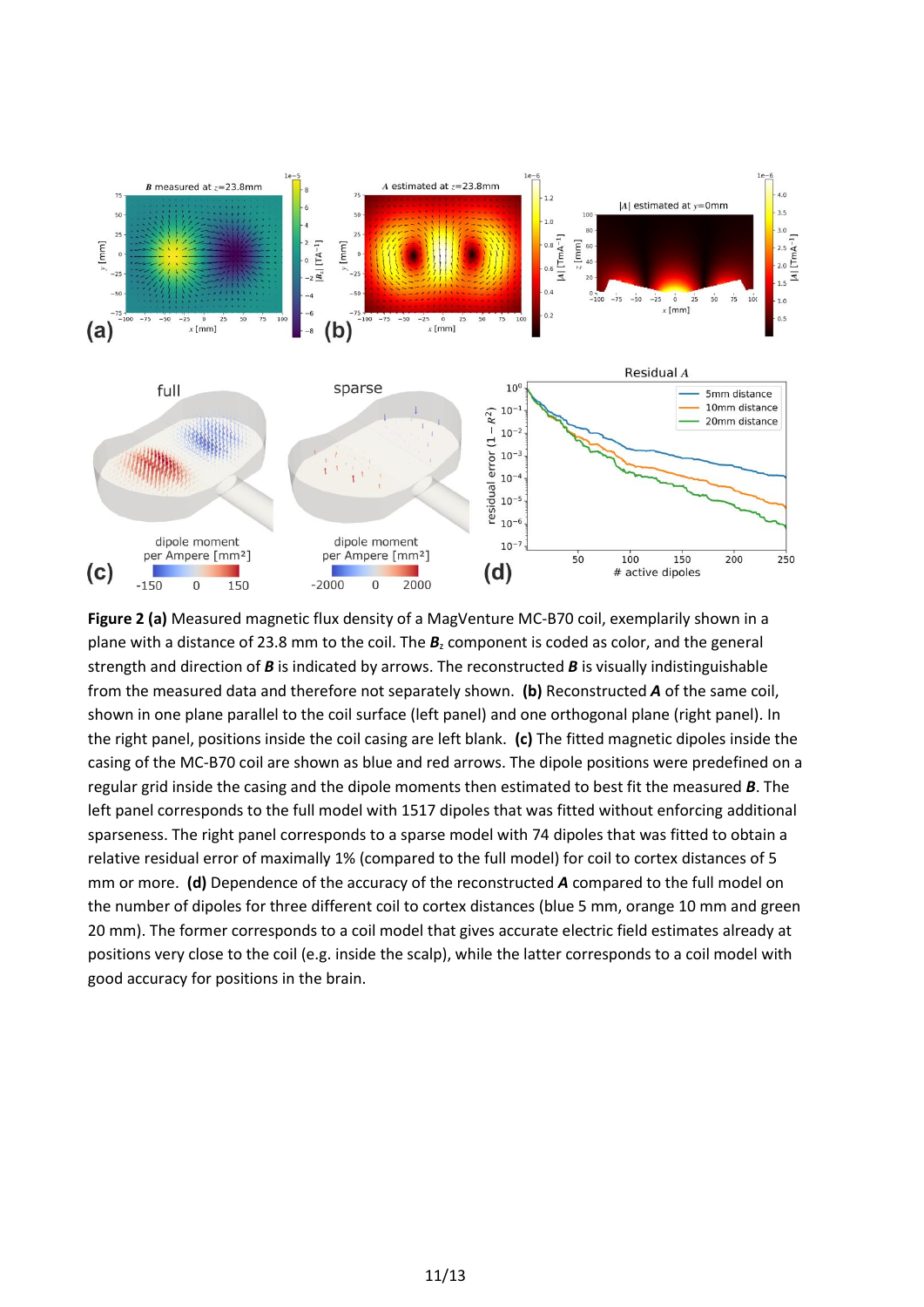# **References**

- [1] Thielscher A, Kammer T. Electric field properties of two commercial figure-8 coils in TMS: Calculation of focality and efficiency. Clin Neurophysiol 2004;115. doi:10.1016/j.clinph.2004.02.019.
- [2] Deng ZD, Lisanby SH, Peterchev A V. Electric field depth-focality tradeoff in transcranial magnetic stimulation: Simulation comparison of 50 coil designs. Brain Stimul 2013;6:1–13. doi:DOI 10.1016/j.brs.2012.02.005.
- [3] Petrov PI, Mandija S, Sommer IEC, Van Den Berg CAT, Neggers SFW. How much detail is needed in modeling a transcranial magnetic stimulation figure-8 coil: Measurements and brain simulations. PLoS One 2017;12:1–20. doi:10.1371/journal.pone.0178952.
- [4] Bohning DE, Pecheny AP, Epstein CM, Speer AM, Vincent DJ, Dannels W, et al. Mapping transcranial magnetic stimulation (TMS) fields in vivo with MRI. Neuroreport 1997;8:2535–8. doi:10.1097/00001756-199707280-00023.
- [5] Madsen KH, Ewald L, Siebner HR, Thielscher A. Transcranial Magnetic Stimulation: An Automated Procedure to Obtain Coil-specific Models for Field Calculations. Brain Stimul 2015;8:1205–8. doi:10.1016/j.brs.2015.07.035.
- [6] Nieminen JO, Koponen LM, Ilmoniemi RJ. Brain Stimulation Experimental Characterization of the Electric Field Distribution Induced by TMS Devices. Brain Stimul 2015;8:582–9. doi:10.1016/j.brs.2015.01.004.
- [7] Thielscher A, Opitz A, Windhoff M. Impact of the gyral geometry on the electric field induced by transcranial magnetic stimulation. Neuroimage 2011;54. doi:10.1016/j.neuroimage.2010.07.061.
- [8] Nummenmaa A, Stenroos M, Ilmoniemi RJ, Okada YC, Hamalainen MS, Raij T. Comparison of spherical and realistically shaped boundary element head models for transcranial magnetic stimulation navigation. Clin Neurophysiol 2013;124:1995–2007. doi:DOI 10.1016/j.clinph.2013.04.019.
- [9] Hämäläinen MS, Ilmoniemi RJ. Interpreting magnetic fields of the brain: minimum norm estimates. Med Biol Eng Comput 1994;32:35–42. doi:10.1007/BF02512476.
- [10] Pascual-Marqui RD, Michel CM, Lehmann D. Low resolution electromagnetic tomography: a new method for localizing electrical activity in the brain. Int J Psychophysiol 1994;18:49–65. doi:10.1016/0167-8760(84)90014-X.
- [11] Strother SC, Anderson J, Hansen LK, Kjems U, Kustra R, Sidtis J, et al. The quantitative evaluation of functional neuroimaging experiments: the NPAIRS data analysis framework. Neuroimage 2002;15:747–71. doi:10.1006/nimg.2001.1034.
- [12] Rasmussen PM, Hansen LK, Madsen KH, Churchill NW, Strother SC. Model sparsity and brain pattern interpretation of classification models in neuroimaging. Pattern Recognit 2012;45:2085–100. doi:10.1016/j.patcog.2011.09.011.
- [13] Mallat S, Zhang Z. Matching pursuits with time-frequency dictionaries. IEEE Trans Signal Process